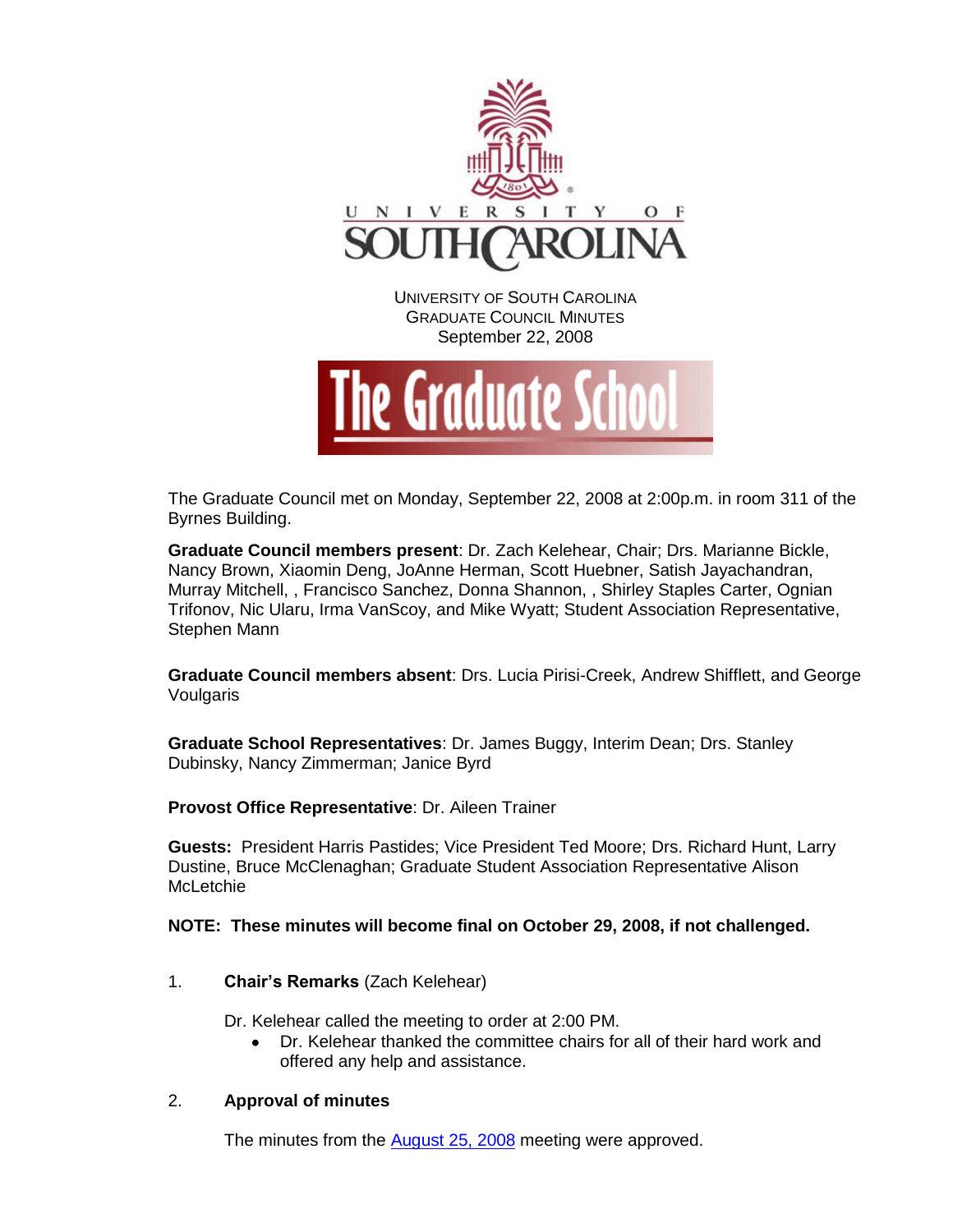# 3. **Report of the Interim Dean of The Graduate School** (James Buggy)

- Dr. Buggy explained that a contract has been approved to use the company  $\bullet$ Acalog to process the *Graduate Studies Bulletin*. The *Bulletin* will be produced only electronically beginning with the 2009- 2010 academic year. Dr. Trainer and the Provost's Bulletin Development Committee continue to work on this project to eliminate any possible problems. Dr. Trainer advised the Council that the new bulletin will include learning outcomes by program area and off-campus/on-campus course options. She also informed Council members that a template is under development and all will be implemented by August 2009. Dr. Buggy advised all Council members to encourage their departments to thoroughly review any drafts sent to them so that constructive feedback is obtained and applied.
- Dr. Buggy then updated the Council on the status of the National Research Council (NRC) report charged to the Program Review Committee for analysis. Currently, the NRC project is behind schedule with December or January as the new proposed release date.
- Dr. Buggy advised the Council that the portal for students to electronically submit their thesis or dissertation is now available on The Graduate School website. Dr. Buggy then navigated the Council through the website on the various options students have when submitting. These sites include links to UMI (ProQuest) portal to submit documents, submission templates, and the option to post dissertation defense announcements.
	- o Student's submitting electronically can have their documents bound at either University Printing Services or Kinkos. More information will be provided once agreements have been finalized.
	- o University libraries have agreed to meet South Carolina's state archival requirements by obtaining silver microfiche of all EDT.
	- o Dr. Buggy also informed the Council that full implementation of the electronic submission process will begin Spring 2009. For Fall 2008, students are encouraged to submit electronically, but still have the option to submit hard copy documents.
- Dr. Buggy explained that the new online application is available on the website and almost ready for use. By using this new online application serviced by third-party vendor (CollegeNET), Dr. Buggy expressed that more up-to-date information can be supplied and readily available for the applicant and to the programs.
	- o Students will self-report their GPA and scores for the Miller Analogies Test (MAT), Graduate Record Examination (GRE), Graduate Management Admission Test (GMAT), and Test of English as a Foreign Language (TOEFL). This will allow academic units to begin the process of selecting viable candidates for their programs. Students will still be required to submit official documents to The Graduate School for their file. The Program Coordinators will advise the academic unit of any discoveries of discrepancies.
	- $\circ$  For academic units that do not charge an application fee, a waiver code will be given to the student for use when applying that will enable the application process to skip or charge to past the fee page.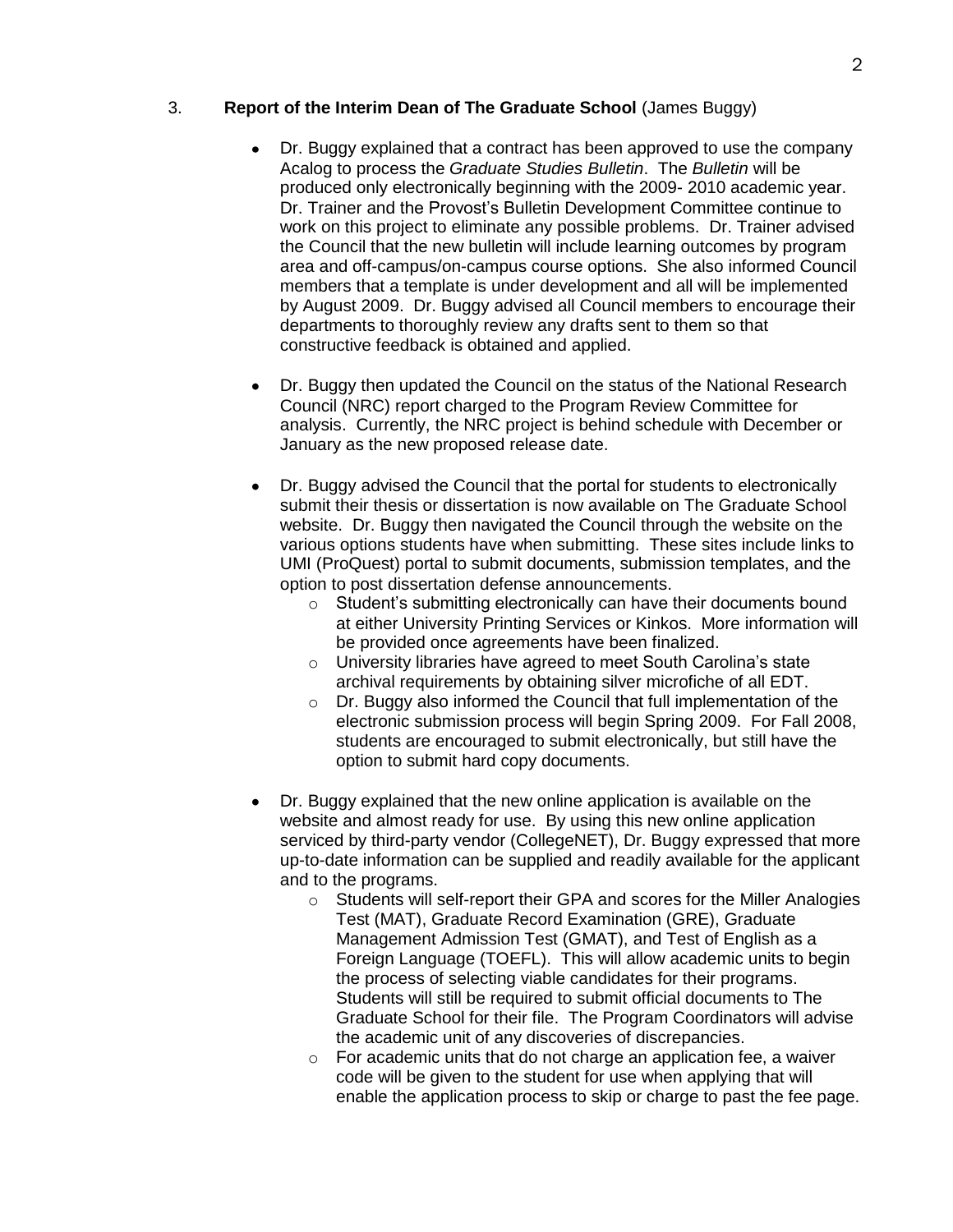- o Dr. Buggy stated that it is our hopes that the new application will be available by the end of the month. Presently, we're waiting on UTS to develop programming bridges to allow data to be input into IMS.
- An email from Provost Mark Becker by way of Alton McCoy, Director of the Internal Audit Department, requesting a meeting about graduate admissions standards was shared with the Council by Dr. Buggy. Dr. Buggy solicited the opinions of the Council on our present admissions processes.
- Dr. Buggy then introduced President Harris Pastides to the Council. Dr. Pastides stressed the importance of graduate education to improving the research agenda and reputation of the University. He discussed his strategic initiative, Focus Carolina, and the committee working to support that initiative. Dr. Pastides also suggested that the Graduate Council review and discuss the Provost's Task Force report on the Role of the Graduate School. This Task Force of USC faculty was led by Chaden Djalali and submitted its report in June 2008.
- 4. **Report of the Associate Dean / Secretary of the Graduate Council** (Stanley Dubinsky and Nancy Zimmerman)
	- Dr. Stanley Dubinsky:
		- PowerPoints and videos from the Teacher's Assistant (TA) Training held in August have been posted to the website.
		- Travel Grants have been awarded and the recipients have been posted to the website. A total of \$9,500 has been awarded to 53 recipients varying in amounts no higher than \$450.
		- The recipients of the Fellowships and Awards for the Outstanding Thesis and Dissertation for 2008 have been posted. In addition, the announcement requesting nominations for 2009 is available.
	- Dr. Nancy Zimmerman:
		- The Graduate School has re-assigned Program Coordinators and is in the process of hiring for a vacant position.
- 5. **Report of the Academic Policy and Practices Committee** (Zach Kelehear)
	- Dr. Kelehear advised the Council that the committee is in the process of reviewing the current policies created by last academic year's changes in the 799/899 courses and degree requirements.
- 6. **Report of the Petitions and Appeals Committee** (Nancy Zimmerman for JoAnne Herman)

Two petitions were considered by the Council.

- Joe Wilkes Petition denied.
- Scott Campbell Petition approved.
- 7. **Other Committee Reports** None
- 8. **Report of the Committee on 500/600 Level Courses, Distance Education, and Special Courses** (Nancy Zimmerman)

**500-600 Level Courses:**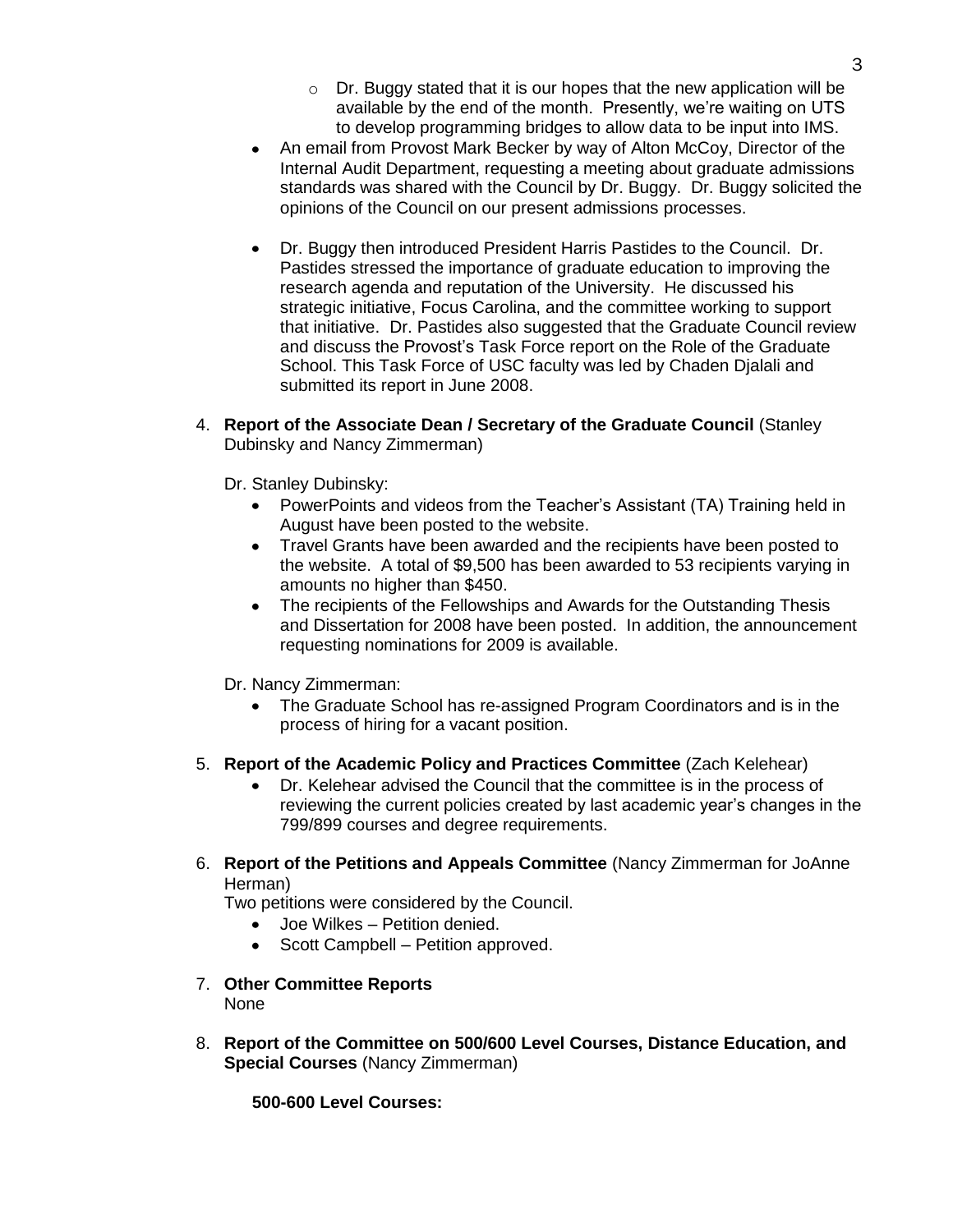Dr. Zimmerman advised the Council that no 500/600 level courses were discussed at the Curricula and Courses Committee of the Faculty Senate on September 19, 2008.

The next meeting of the Committee on Curricula and Courses will be held October 17, 2008.

# **TIP Approvals:**

Administrative approval of technology assisted instruction delivery proposals was given for the following existing courses:

| SLIS J797        | Introduction to Archival and Records Studies                  |
|------------------|---------------------------------------------------------------|
| HSPM J715        | Community Assessment and the Delivery of Health Care Services |
| <b>BIOS J794</b> | <b>Selected Topics</b>                                        |
| HSPM J764        | Long Term Care Administration                                 |

- 9. **Report of the Humanities, Social Sciences, Education, and Related Professional Programs Committee** (Murray Mitchell) No report
- 10. **Report of Science, Math, and Related Professional Programs Committee** (Mike Wyatt)

# **SCHOOL OF MEDICINE**

### *Department of Pathology, Microbiology and Immunology*

Curriculum and Bulletin Change Proposal: **APPROVED** Certificate in Biomedical Sciences A new Certificate of Graduate Study in Biomedical Sciences

# *[Effective: Spring 2009]*

# *Department of Neuropsychiatry and Behavioral Science*

*(corrected 01/22/09, Byrd)*

Curriculum and Bulletin Change Proposal: **APPROVED From**: RHAB 880 Counseling Practicum I (3) [Prereq: Consent of instructor. Official application must be submitted at least one month before the end of the semester

preceding enrollment. Supervised counseling experience in an approved institution or agency. Required hours: 120

#### **To**: RHAB 880 Counseling Practicum I (3)

[Prereq: Consent of instructor. Official application must be submitted at least one month before the end of the semester preceding enrollment. Supervised counseling experience in an approved institution or agency. Required hours: 150

# *[Effective: Spring 2009]*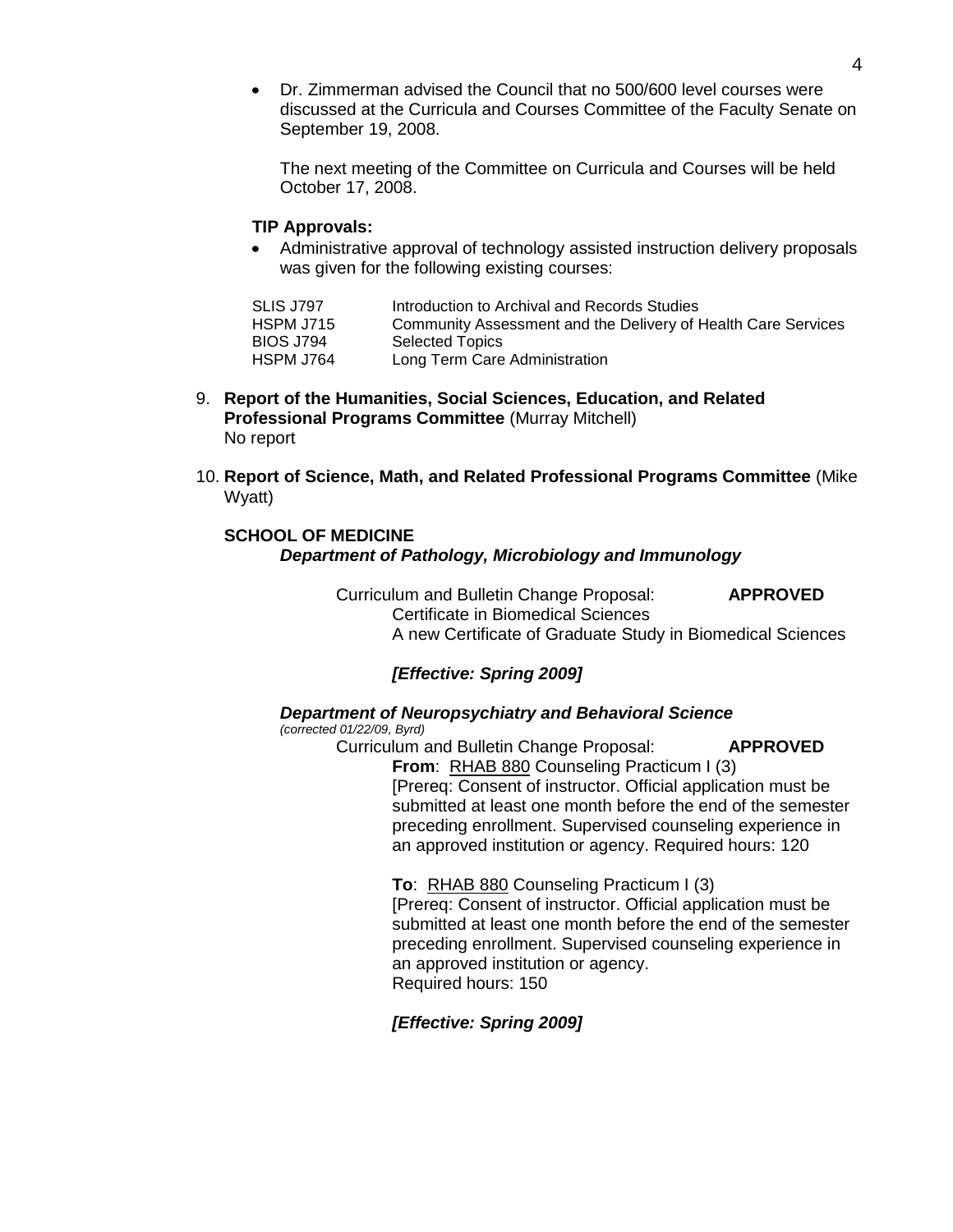### **ARNOLD SCHOOL OF PUBLIC HEALTH** *Department of Exercise Science* Curriculum and Bulletin Change Proposal: **APPROVED**

| Current:                                                                                                                                                                                                                                                                                                                                                                                                                                                                                                                                                                                                                                                                                 | Proposed: (changes underlined)                                                                                                                                                                                                                                                                                                                                                                                                                                                                                                                                                                                                                                                                                                                          |  |
|------------------------------------------------------------------------------------------------------------------------------------------------------------------------------------------------------------------------------------------------------------------------------------------------------------------------------------------------------------------------------------------------------------------------------------------------------------------------------------------------------------------------------------------------------------------------------------------------------------------------------------------------------------------------------------------|---------------------------------------------------------------------------------------------------------------------------------------------------------------------------------------------------------------------------------------------------------------------------------------------------------------------------------------------------------------------------------------------------------------------------------------------------------------------------------------------------------------------------------------------------------------------------------------------------------------------------------------------------------------------------------------------------------------------------------------------------------|--|
| Doctor of Physical Therapy (D.P.T.) (121 hours)                                                                                                                                                                                                                                                                                                                                                                                                                                                                                                                                                                                                                                          | Doctor of Physical Therapy (D.P.T.) (124 hours)                                                                                                                                                                                                                                                                                                                                                                                                                                                                                                                                                                                                                                                                                                         |  |
| Foundational Core (31 hours)<br>Clinical Core (56 hours)<br>Clinical Experiences (17 hours)<br>Research Core (17 hours*)*Includes 6 hours of dissertation<br>Sequence of Study<br>The DPT program is a lock-step program in which required courses must be<br>taken in sequence, as listed below, unless prior permission to vary the order<br>is received from the program director.<br><b>First Year</b><br>Fall: ANAT 701, EXSC 731, EXSC 782, PHYT 785 (15 credit hours total)<br>Spring: BIOS 700, EXSC 563, PHYT 720, PHYT 750, PHYT 785 (15 credit<br>hours total)<br>Summer I: PHYT 763, PHYT 751 (8 credit hours total)<br>Summer II: PHYT 740, PHYT 850 (4 credit hours total) | Foundational Core (29 hours)<br>ANAT 701, EXSC 731, EXSC 782, EXSC 563, EXSC 780, EXSC<br>742, EXSC 781, PHPH 750<br>Clinical Core (61 hours)<br>PHYT 750, PHYT 720, PHYT 751, PHYT 763, PHYT 740, PHYT<br>754. PHYT 756, PHYT 770. EXSC 710, PHYT 757, PHYT 788,<br>EXSC 784, PHYT 762, PHYT 806, PHYT 815, PHYT 810, PHYT<br>758, PHYT 764, PHYT 811.<br>Clinical Experiences (18 hours)<br>PHYT 850, PHYT 851, PHYT 853, PHYT 854<br>Research Core (16 hours)<br>BIOS 700, PHYT 753, PHYT 785, PHYT 790, PHYT 888<br><b>Sequence of Study</b><br>The DPT program is a lock-step program in which required courses must be<br>taken in sequence, as listed below, unless prior permission to vary the order<br>is received from the program director. |  |
| <b>Second Year</b><br>Fall: EXSC 780, EXSC 742, PHPH 750, PHYT 753, PHYT 754, PHYT 756,<br>PHYT 785 (14 credit hours total)<br>Spring: EXSC 710, EXSC 781, PHYT 757, PHYT 770, PHYT 788, PHYT<br>785 (16 credit hours total)<br>Summer I: EXSC 784, PHYT 762 (6 credit hours total)<br>Summer II: PHYT 851 (4 credit hours total)                                                                                                                                                                                                                                                                                                                                                        | <b>First Year</b><br>Fall: ANAT 701, EXSC 731, EXSC 782, PHYT 785 (16 credit hours total)<br>Spring: BIOS 700, EXSC 563, PHYT 720, PHYT 750, PHYT 785 (15 credit<br>hours total)<br>Summer I: PHYT 763, PHYT 751 (8 credit hours total)<br>Summer II: PHYT 740, PHYT 850 (5 credit hours total)                                                                                                                                                                                                                                                                                                                                                                                                                                                         |  |
| <b>Third Year</b><br>Fall: PHYT 758, PHYT 790, PHYT 806, PHYT 810, PHYT 815, PHYT 785<br>(14 credit hours total)<br>Spring: PHYT 852, PHYT 888 (9 credit hours total)<br>Summer I: PHYT 764, PHYT 811 (6 credit hours total)<br>Summer II: PHYT 888 (if needed; variable credit hours)                                                                                                                                                                                                                                                                                                                                                                                                   | Second Year<br>Fall: EXSC 780, EXSC 742, PHPH 750, PHYT 753, PHYT 754, PHYT 756,<br>PHYT 785 (16 credit hours total)<br>Spring: EXSC 710, EXSC 781, PHYT 757, PHYT 770, PHYT 788, PHYT<br>785 (16 credit hours total)<br>Summer I: EXSC 784, PHYT 762 (6 credit hours total)<br>Summer II: PHYT 851 (4 credit hours total)                                                                                                                                                                                                                                                                                                                                                                                                                              |  |
| Fourth Year<br>Fall: PHYT 853, PHYT 888 (9 hours total)                                                                                                                                                                                                                                                                                                                                                                                                                                                                                                                                                                                                                                  | <b>Third Year</b><br>Fall: PHYT 758, PHYT 790, PHYT 806, PHYT 810, PHYT 815, PHYT 785                                                                                                                                                                                                                                                                                                                                                                                                                                                                                                                                                                                                                                                                   |  |

# *[Effective: Spring 2009]*

# Course Change Proposal: **APPROVED From:** PHYT 850 Clinical Experience in Physical Therapy I (1)

**To:** PHYT 850 Clinical Experience in Physical Therapy I (2)

#### *[Effective: Spring 2009]*

Course Change Proposal: **APPROVED From:** PHYT 754 Therapeutic Interventions (2)

# **To:** PHYT 754 Therapeutic Interventions (3)

# *[Effective: Spring 2009]*

Course Change Proposal: **APPROVED From:** EXSC 782 Mechanical Analysis of Motor Skills (3)

**To:** EXSC 782 Mechanical Analysis of Motor Skills (4)

# *[Effective: Spring 2009]*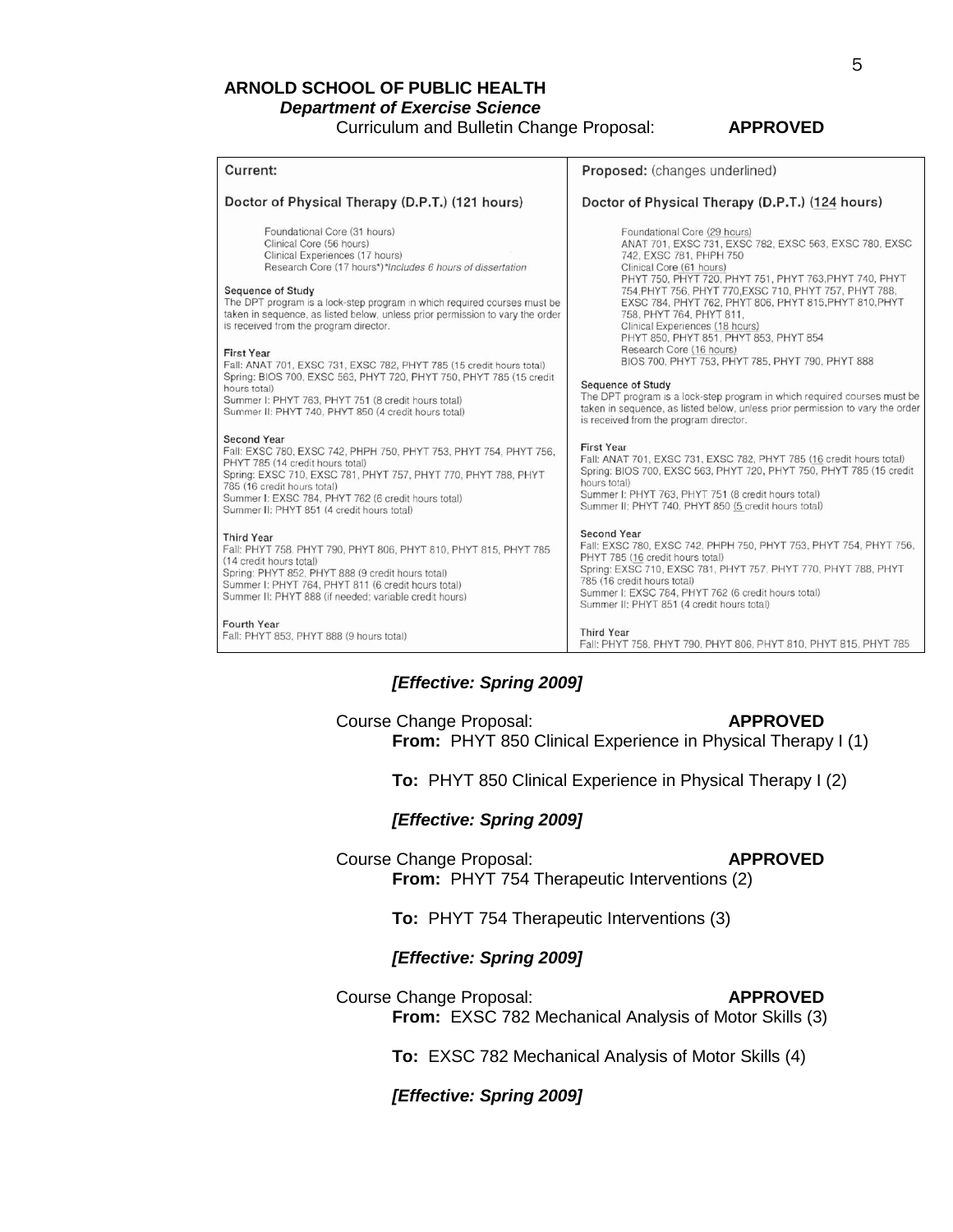# Curriculum and Bulletin Change Proposal **APPROVED Ph.D. in Exercise Science**

| <b>Current Wording</b>                                                                                                                                                                                                                                                                                                                                                                                                                                                                                                                                                                                                                                                                                                                                                                                                                                                         | <b>New Wording</b>                                                                                                                                                                                                                                                                                                                                                                                                                                                                                                                                                                                                                                                                                                                                                                                                                                                                                                                                                                                                                                                                                                                                                                                                                                                                                                                           |
|--------------------------------------------------------------------------------------------------------------------------------------------------------------------------------------------------------------------------------------------------------------------------------------------------------------------------------------------------------------------------------------------------------------------------------------------------------------------------------------------------------------------------------------------------------------------------------------------------------------------------------------------------------------------------------------------------------------------------------------------------------------------------------------------------------------------------------------------------------------------------------|----------------------------------------------------------------------------------------------------------------------------------------------------------------------------------------------------------------------------------------------------------------------------------------------------------------------------------------------------------------------------------------------------------------------------------------------------------------------------------------------------------------------------------------------------------------------------------------------------------------------------------------------------------------------------------------------------------------------------------------------------------------------------------------------------------------------------------------------------------------------------------------------------------------------------------------------------------------------------------------------------------------------------------------------------------------------------------------------------------------------------------------------------------------------------------------------------------------------------------------------------------------------------------------------------------------------------------------------|
| The Ph.D. program in exercise<br>science is designed to prepare<br>students for research careers in the<br>exercise sciences; graduates are<br>trained for entry into positions in<br>universities, colleges, research<br>institutes and research-oriented<br>clinical settings. Areas of research<br>emphasis correspond to those of the<br>departmental faculty. The Ph.D.<br>degree requires an approved<br>program of up to 60 hours beyond<br>the master's degree; this includes<br>core requirements in exercise<br>science, 15-27 hours in a specific<br>area of emphasis, 6 to 12 hours in<br>statistics and research design, and<br>12 hours of dissertation preparation.<br>Programs of study are developed by<br>the student's advisory committee and<br>must conform to requirements<br>described in the Handbook for<br>Graduate Students in Exercise<br>Science. | The Ph.D. program in exercise<br>science is designed to prepare<br>students for research careers in the<br>exercise sciences; graduates are<br>trained for entry into positions in<br>universities, colleges, research<br>institutes and research-onented<br>clinical settings. Areas of research<br>emphasis correspond to those of the<br>departmental faculty. The Ph.D.<br>degree requires an approved<br>program of up to 60 hours beyond<br>the baccalaureate degree.<br>Students with a master's or DPT<br>degree admitted to the PhD<br>program in Exercise Science, may<br>complete the PhD program in<br><b>Exercise Science by completing a</b><br>minimum of 30 additional credit<br>hours (including 12 credit hours<br>of dissertation preparation).<br>Students completing the PhD<br>must meet minimum core<br>requirements including 12 hours<br>in Department of Exercise Science<br>or specific area of emphasis, 6<br>hours in statistics and research<br>design and 12 hours of<br>dissertation preparation. Programs<br>of study are developed by the<br>student's advisory committee and<br>must conform to requirements<br>described in the Graduate Studies<br><b>Bulletin. Additional information may</b><br>be found in the Handbook for<br>Graduate Students in Exercise<br>Science.<br>Deletions are underlined |
|                                                                                                                                                                                                                                                                                                                                                                                                                                                                                                                                                                                                                                                                                                                                                                                                                                                                                | Additions are in <b>bold</b>                                                                                                                                                                                                                                                                                                                                                                                                                                                                                                                                                                                                                                                                                                                                                                                                                                                                                                                                                                                                                                                                                                                                                                                                                                                                                                                 |

# *[Effective: Spring 2009]*

# 11. **Old Business**

None at this time

# 12. **New Business**

The names of three  $2^{nd}$  year Council members were submitted to Dr.  $\bullet$ Kelehear for next year's Graduate Council Chair. Dr. Kelehear attempted to correspond with these nominees but has been unable to speak with them directly. The floor was then open for nominees for Co-Chair for this year's term and Dr. JoAnne Herman volunteered to serve as Co-Chair for this year, but not as Chair for next year. By acclamation Dr. Herman will be the Co-Chair for the Graduate Council's 2008-2009 term.

# 13. **Good of the Order**

# 14. **Adjournment**

The meeting adjourned at 3:41p.m.